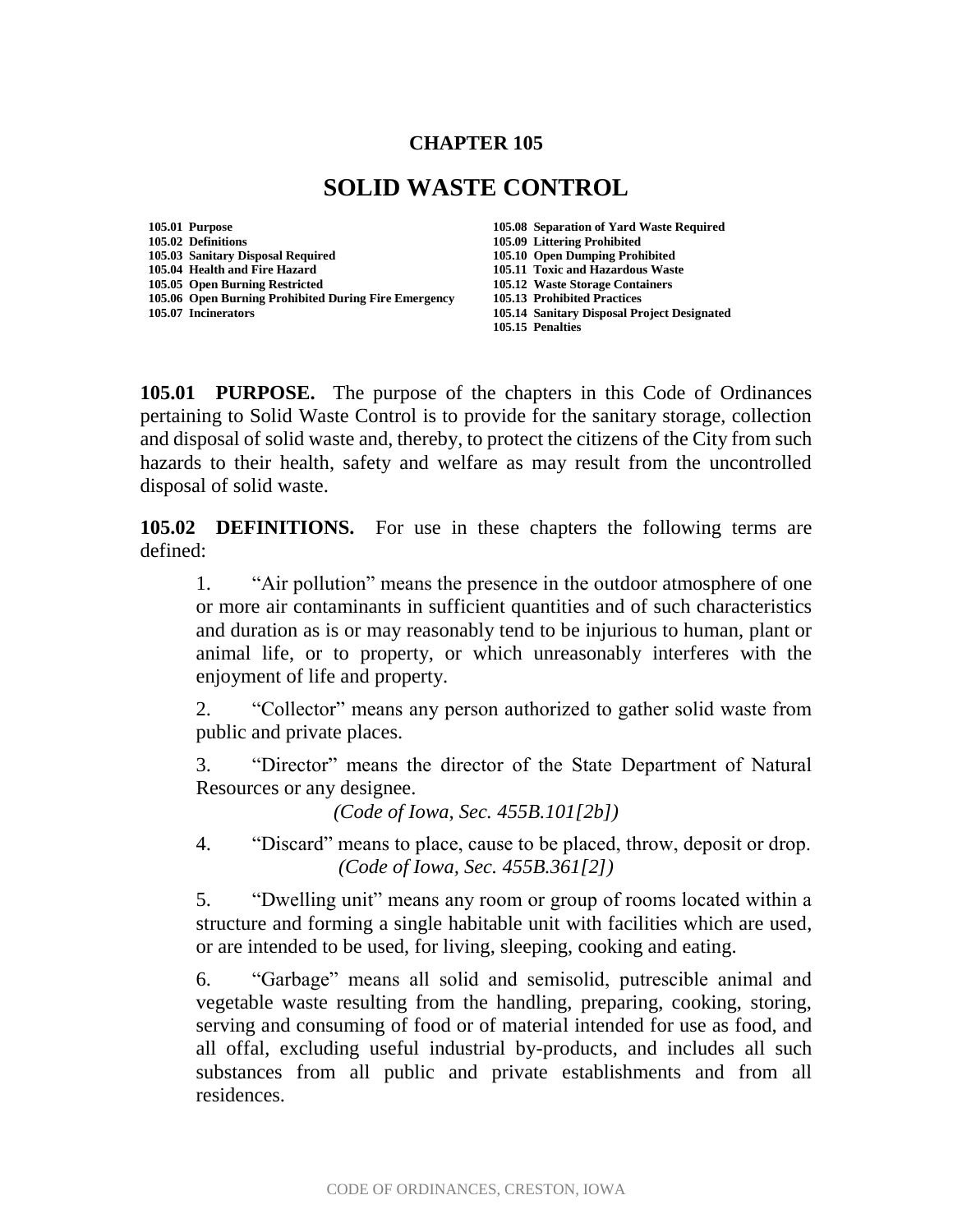#### *(IAC, 567-100.2)*

7. "Landscape waste" means any vegetable or plant waste except garbage. The term includes trees, tree trimmings, branches, stumps, brush, weeds, leaves, grass, shrubbery and yard trimmings.

*(IAC, 567-20.2[455B])*

8. "Litter" means any garbage, rubbish, trash, refuse, waste materials or debris.

*(Code of Iowa, Sec. 455B.361[1])* 

9. "Owner" means in addition to the record titleholder any person residing in, renting, leasing, occupying, operating or transacting business in any premises, and as between such parties the duties, responsibilities, liabilities and obligations hereinafter imposed shall be joint and several.

10. "Refuse" means putrescible and non-putrescible waste, including but not limited to garbage, rubbish, ashes, incinerator residues, street cleanings, market and industrial solid waste and sewage treatment waste in dry or semisolid form.

*(IAC, 567-100.2)*

11. "Residential premises" means a single-family dwelling and any multiple-family dwelling up to and including four (4) separate dwelling units.

12. "Residential waste" means any refuse generated on the premises as a result of residential activities. The term includes landscape waste grown on the premises or deposited thereon by the elements, but excludes garbage, tires and trade waste.

*(IAC, 567-20.2[455B])*

13. "Rubbish" means non-putrescible solid waste consisting of combustible and non-combustible waste, such as ashes, paper, cardboard, tin cans, yard clippings, wood, glass, bedding, crockery or litter of any kind.

*(IAC, 567-100.2)*

14. "Sanitary disposal" means a method of treating solid waste so that it does not produce a hazard to the public health or safety or create a nuisance. *(IAC, 567-100.2)*

15. "Sanitary disposal project" means all facilities and appurtenances including all real and personal property connected with such facilities, which are acquired, purchased, constructed, reconstructed, equipped, improved, extended, maintained, or operated to facilitate the final disposition of solid waste without creating a significant hazard to the public health or safety, and which are approved by the Director.

*(Code of Iowa, Sec. 455B.301)*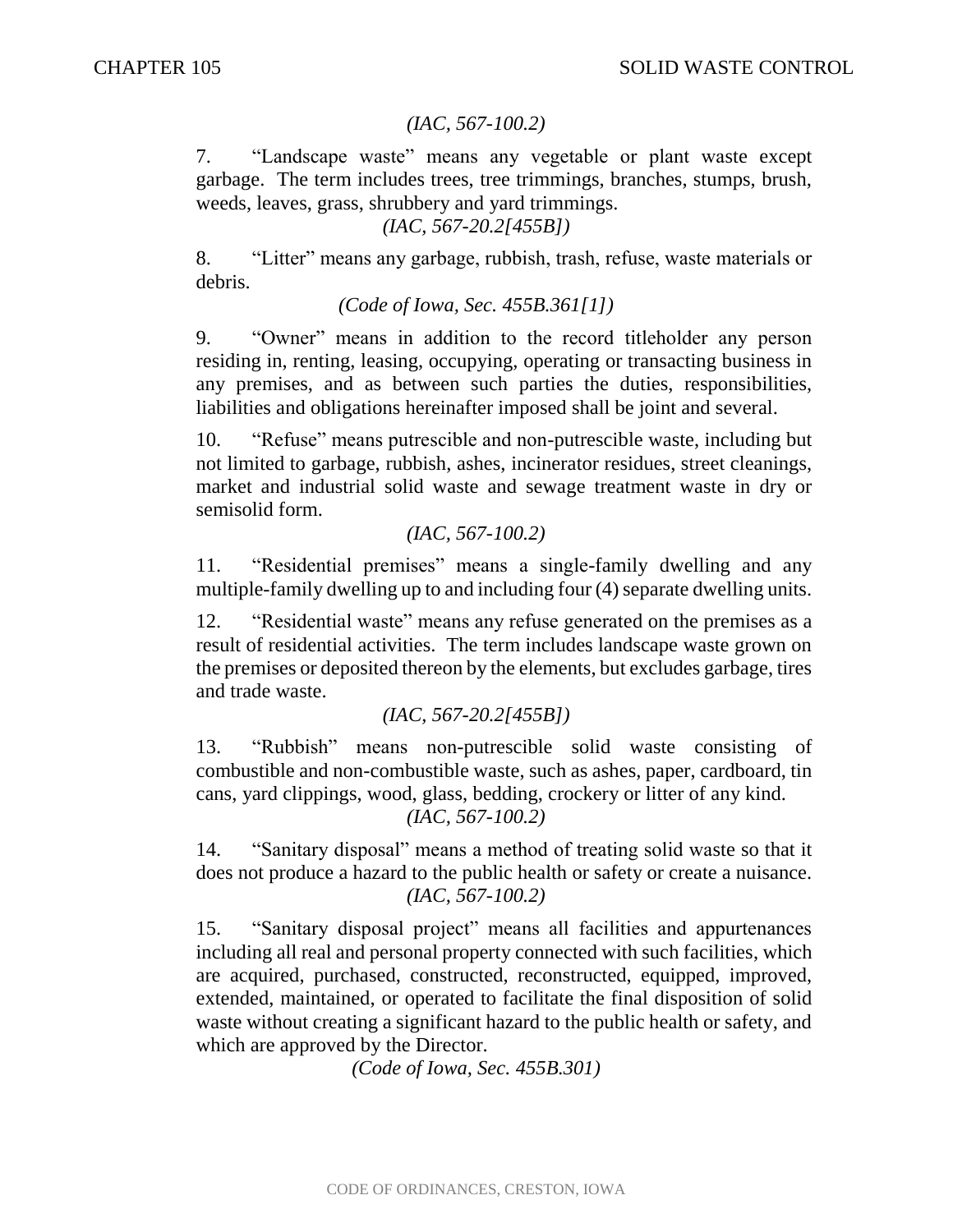16. "Solid waste" means garbage, refuse, rubbish, and other similar discarded solid or semisolid materials, including but not limited to such materials resulting from industrial, commercial, agricultural, and domestic activities. Solid waste may include vehicles, as defined by Section 321.1 of the *Code of Iowa*. Solid waste does not include any of the following:

*(Code of Iowa, Sec. 455B.301)*

A. Hazardous waste regulated under the Federal Resource Conservation and Recovery Act, 42 U.S.C. § 6921-6934.

B. Hazardous waste as defined in Section 455B.411 of the *Code of Iowa*, except to the extent that rules allowing for the disposal of specific wastes have been adopted by the State Environmental Protection Commission.

C. Source, special nuclear, or by-product material as defined in the Atomic Energy Act of 1954, as amended to January 1, 1979.

D. Petroleum contaminated soil that has been remediated to acceptable State or federal standards.

E. Steel slag which is a product resulting from the steel manufacturing process and is managed as an item of value in a controlled manner and not as a discarded material.

*(Ord. 15-156 – Oct. 14 Supp.)*

**105.03 SANITARY DISPOSAL REQUIRED.** It is the duty of each owner to provide for the sanitary disposal of all refuse accumulating on the owner's premises before it becomes a nuisance. Any such accumulation remaining on any premises for a period of more than thirty (30) days shall be deemed a nuisance and the City may proceed to abate such nuisances in accordance with the provisions of Chapter 50 or by initiating proper action in district court.

*(Code of Iowa, Ch. 657)* 

**105.04 HEALTH AND FIRE HAZARD.** It is unlawful for any person to permit to accumulate on any premises, improved or vacant, or on any public place, such quantities of solid waste that constitute a health, sanitation or fire hazard.

**105.05 OPEN BURNING RESTRICTED.** No person shall allow, cause or permit open burning of combustible materials where the products of combustion are emitted into the open air without passing through a chimney or stack, except that open burning is permitted in the following circumstances, provided that no fire emergency is in effect pursuant to Section 105.06:

*(IAC, 567-23.2[455B] and 567-100.2)*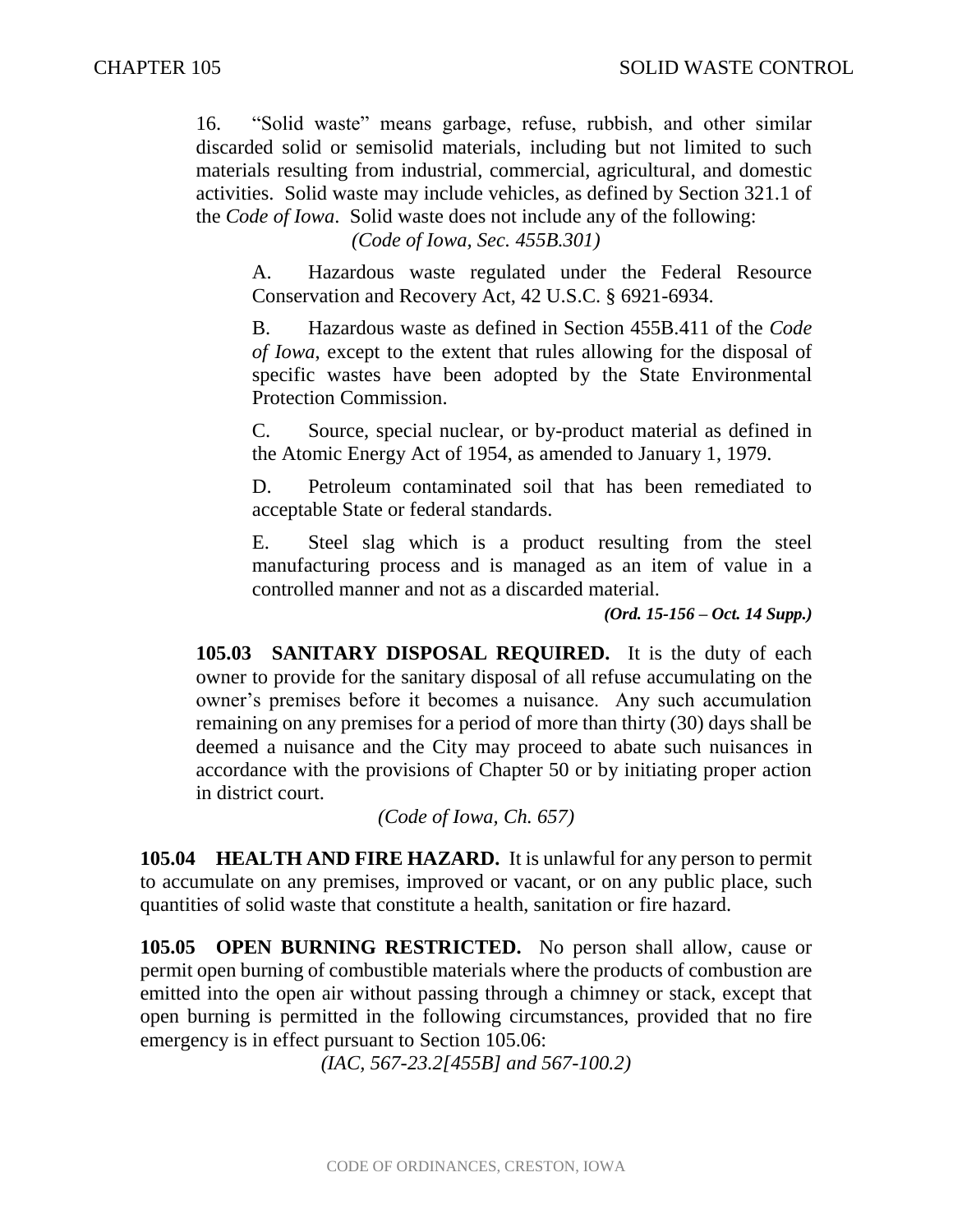1. Disaster Rubbish. The open burning of rubbish, including landscape waste, for the duration of the community disaster period in cases where an officially declared emergency condition exists.

### *(IAC, 567-23.2[3a])*

2. Trees and Tree Trimmings. The open burning of trees and tree trimmings at a City-operated burning site, provided such burning is conducted in compliance with the rules established by the State Department of Natural Resources.

### *(IAC, 567-23.2[3b])*

3. Flare Stacks. The open burning or flaring of waste gases, provided such open burning or flaring is conducted in compliance with applicable rules of the State Department of Natural Resources.

#### *(IAC, 567-23.2[3c])*

4. Landscape Waste. The disposal by open burning of landscape waste originating on the premises, provided that the waste is contained in a burn barrel or other receptacle and does not cause air pollution. The burning of landscape waste produced in clearing, grubbing and construction operations shall be limited to areas located at least one-fourth  $(1/4)$  mile from any building inhabited by other than the landowner or tenant conducting the open burning. Rubber tires shall not be used to ignite landscape waste.

*(IAC, 567-23.2[3d])*

5. Recreational Fires. Open fires for cooking, heating, recreation and ceremonies, provided they comply with the limits for emission of visible air contaminants established by the State Department of Natural Resources. Outdoor fireplaces, grills or charcoal pits shall not be used for the burning of residential waste or yard waste.

*(IAC, 567-23.2[3e])*

6. Training Fires. Fires set for the purpose of bona fide training of public or industrial employees in fire fighting methods, provided that the training fires are conducted in compliance with rules established by the State Department of Natural Resources.

*(IAC, 567-23.2[3g])*

7. Pesticide Containers and Seed Corn Bags. Paper or plastic pesticide containers and seed corn bags resulting from farming activities occurring on the premises if burned in accordance with rules established by the State Department of Natural Resources.

```
(IAC, 567-23.2[3h])
```
8. Agricultural Structures. The open burning of agricultural structures if in accordance with rules and limitations established by the State Department of Natural Resources.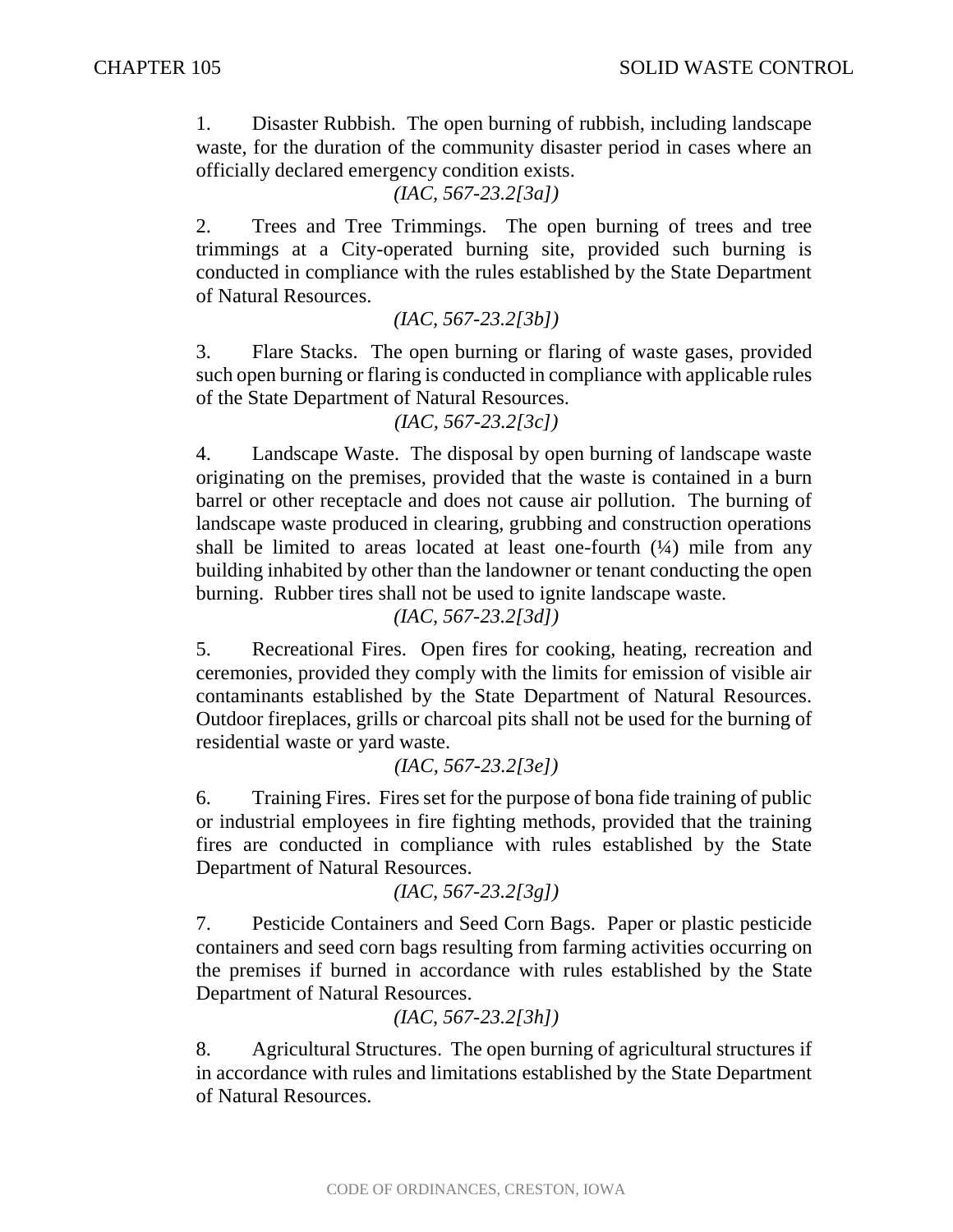## *(IAC, 567-23.2[3i])*

9. Variance. Any person wishing to conduct open burning of materials not permitted herein may make application for a variance to the Director. *(IAC, 567-23.2[2])*

**105.06 OPEN BURNING PROHIBITED DURING FIRE EMERGENCY.** The Fire Chief or a duly authorized representative shall have the authority to declare a fire emergency for a period of up to sixty (60) days, during which no open burning, including open burning permitted by Section 105.05 of this chapter, shall be permitted due to climatic or manmade conditions which make open burning dangerous to the health and safety of the citizens of the community. The Fire Chief shall have the authority to extend the fire emergency for an indefinite period should conditions warrant said extension.

**105.07 INCINERATORS.** Any person desiring to install an incinerator or burning container shall first file with the City Public Works Department the plans concerning said incinerator. The City Building Department shall approve in writing the plans for said incinerator prior to its installation. Any incinerator installed without the prior approval of the City Building Department may be subject to removal at the owner's cost. All incinerators or burning containers in use on April 14, 1992, are not subject to this restriction.

**105.08 SEPARATION OF YARD WASTE REQUIRED.** All yard waste shall be separated by the owner or occupant from all other solid waste accumulated on the premises and shall be composted on the premises or delivered to the City-run compost site by the owner or occupant. Yard waste may be burned on residential premises provided that the fire is contained in a burn barrel or other receptacle and the burning does not cause air pollution. As used in this section, "yard waste" means any debris such as grass clippings, leaves, garden waste, brush and trees. Yard waste does not include tree stumps.

**105.09 LITTERING PROHIBITED.** No person shall discard any litter onto or in any water or land, except that nothing in this section shall be construed to affect the authorized collection and discarding of such litter in or on areas or receptacles provided for such purpose. When litter is discarded from a motor vehicle, the driver of the motor vehicle shall be responsible for the act in any case where doubt exists as to which occupant of the motor vehicle actually discarded the litter.

*(Code of Iowa, Sec. 455B.363)*

**105.10 OPEN DUMPING PROHIBITED.** No person shall dump or deposit or permit the dumping or depositing of any solid waste on the surface of the ground or into a body or stream of water at any place other than a sanitary disposal project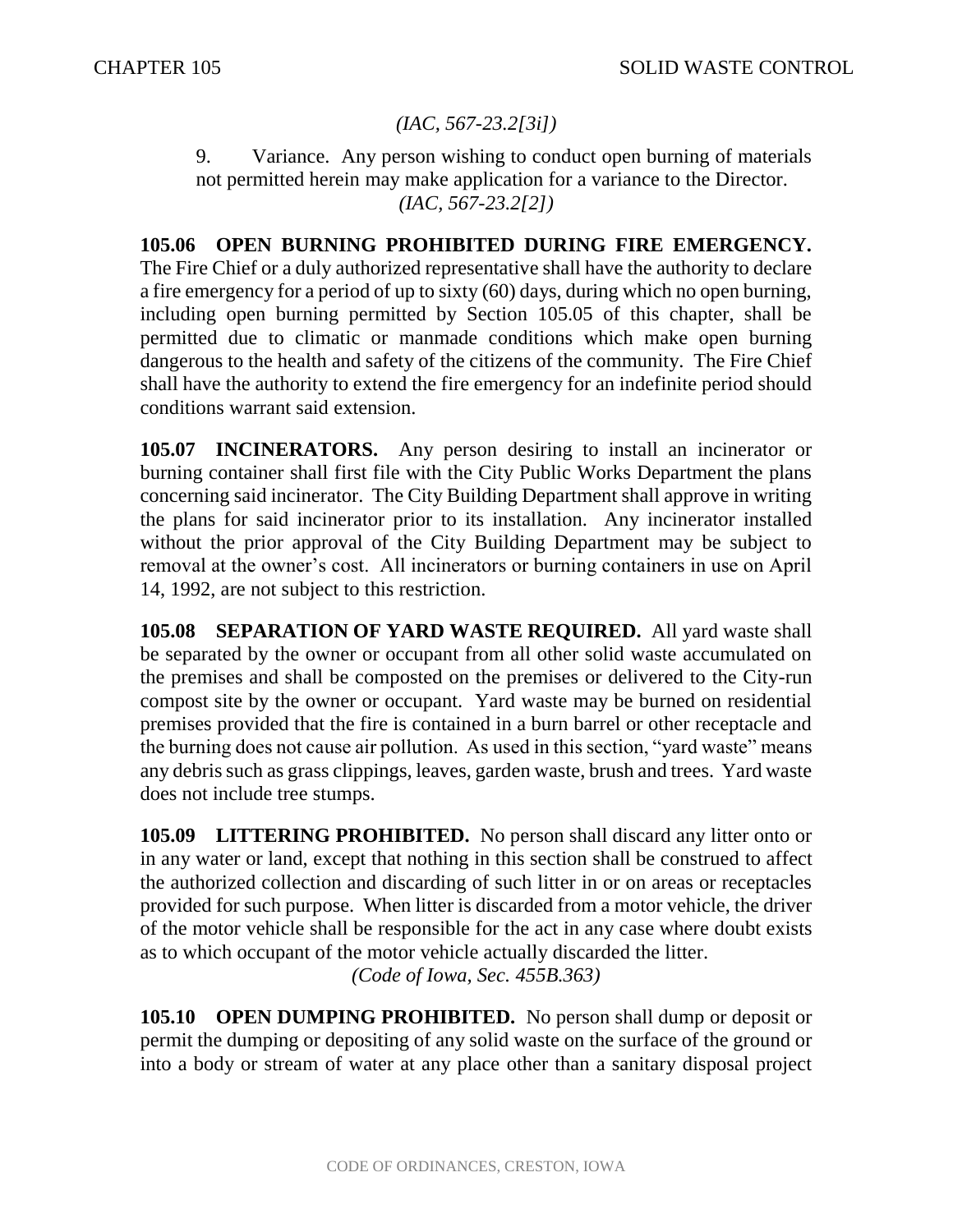approved by the Director, unless a special permit to dump or deposit solid waste on land owned or leased by such person has been obtained from the Director. However, this section does not prohibit the use of dirt, stone, brick or similar inorganic material for fill, landscaping, excavation, or grading at places other than a sanitary disposal project.

*(Code of Iowa, Sec. 455B.307 and IAC, 567-100.2)*

**105.11 TOXIC AND HAZARDOUS WASTE.** No person shall deposit in a solid waste container or otherwise offer for collection any toxic or hazardous waste. Such materials shall be transported and disposed of as prescribed by the Director. As used in this section, "toxic and hazardous waste" means waste materials, including but not limited to, poisons, pesticides, herbicides, acids, caustics, pathological waste, flammable or explosive materials and similar harmful waste which requires special handling and which must be disposed of in such a manner as to conserve the environment and protect the public health and safety.

*(IAC, 567-100.2) (IAC, 567-102.14[2] and 400-27.14[2])*

**105.12 WASTE STORAGE CONTAINERS.** Every person owning, managing, operating, leasing or renting any premises, dwelling unit or any place where refuse accumulates shall provide and at all times maintain in good order and repair portable containers for refuse in accordance with the following:

1. Container Specifications. Waste storage containers shall comply with the following specifications:

A. Residential waste containers. Person shall use only the refuse waste storage containers provided by the Waste Management Services of either the 96-gallon size or the 35-gallon size depending on which has been issued to the residents. Residents may use heavy-duty disposal garbage bags not to exceed 30 gallons in capacity which are leakproof and waterproof and which also must display a sticker for garbage pickup purchased from designated locations. *(Ord. 99-42 – Jan. 00 Supp.)*

B. Commercial. Every person owning, managing, operating, leasing or renting any commercial premise where an excessive amount of refuse accumulates and where its storage in portable containers as required above is impractical, shall maintain metal bulk storage containers approved by the City.

2. Magazines and Papers. Occupants of residential premises may tie magazines and papers securely in bundles and need not place the bundles into residential waste containers except during inclement weather.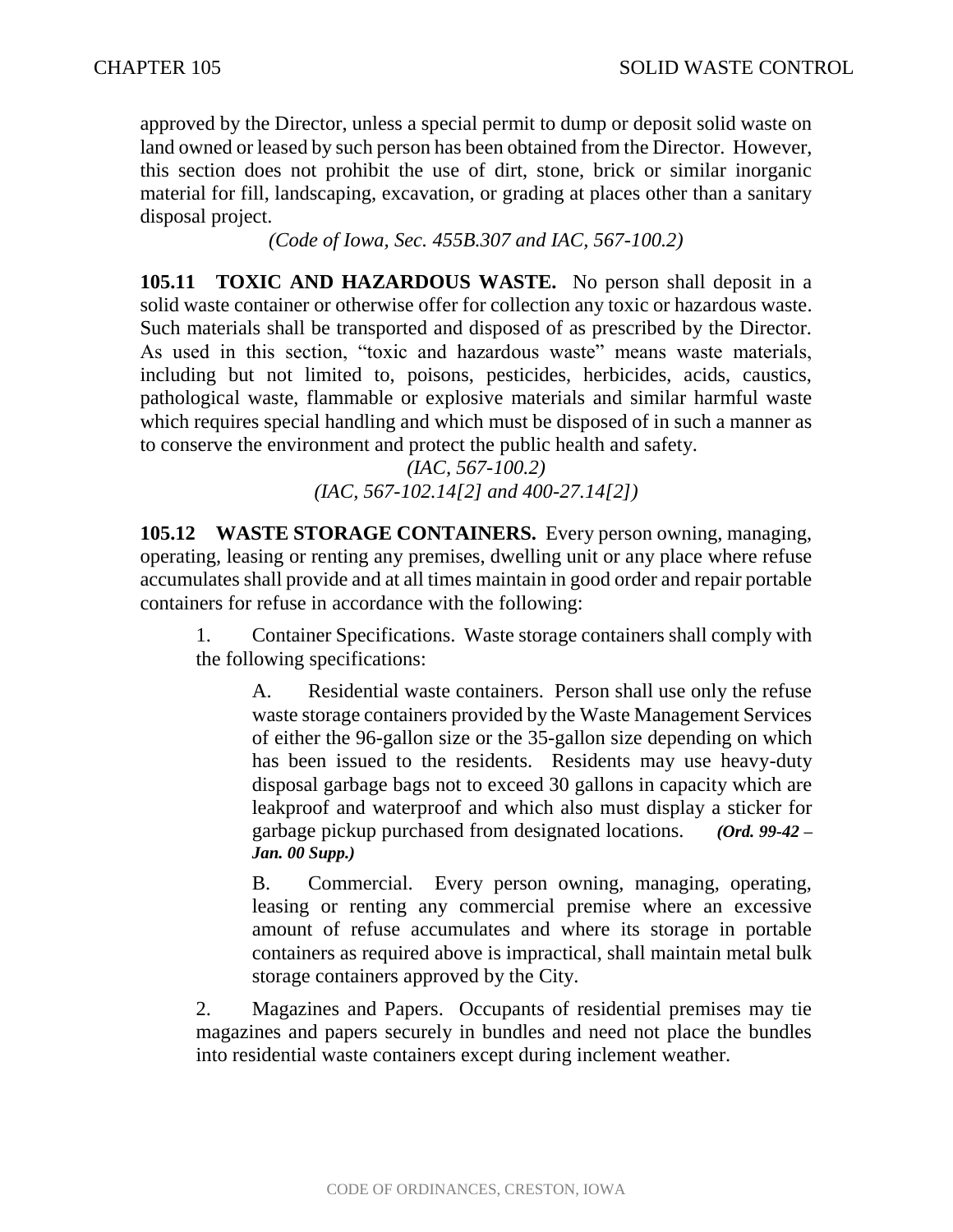3. Storage of Containers. Residential solid waste containers shall be stored upon the residential premises. Commercial solid waste containers shall be stored upon private property, unless the owner has been granted written permission from the City to use public property for such purposes. The storage site shall be well drained; fully accessible to collection equipment, public health personnel and fire inspection personnel. All owners of residential and commercial premises shall be responsible for proper storage of all garbage and yard waste to prevent materials from escaping from the containers and blowing around neighboring yards and streets.

4. Location of Containers for Collection. Containers for the storage of solid waste awaiting collection shall be placed at the alley. If there is no alley behind the dwelling, containers may be placed at the curb in front of the dwelling.

5. Nonconforming Containers. Solid waste containers which are not adequate will be collected together with their contents and disposed of after due notice to the owner.

### **105.13 PROHIBITED PRACTICES.** It is unlawful for any person to:

1. Unlawful Use of Containers. Deposit refuse in any solid waste containers not owned by such person without the written consent of the owner of such containers.

2. Interfere with Collectors. Interfere in any manner with solid waste collection equipment or with solid waste collectors in the lawful performance of their duties as such, whether such equipment or collectors be those of the City, or those of any other authorized waste collection service.

3. Incinerators. Burn rubbish or garbage except in incinerators designed for high temperature operation, in which solid, semisolid, liquid or gaseous combustible refuse is ignited and burned efficiently, and from which the solid residues contain little or no combustible material, as acceptable to the Environmental Protection Commission and as approved in writing pursuant to Section 105.07 of this chapter.

4. Scavenging. Take or collect any solid waste which has been placed out for collection on any premises, unless such person is an authorized solid waste collector.

**105.14 SANITARY DISPOSAL PROJECT DESIGNATED.** The sanitary landfill facilities operated by Union County are hereby designated as the official "Public Sanitary Disposal Project" for the disposal of solid waste produced or originating within the City.